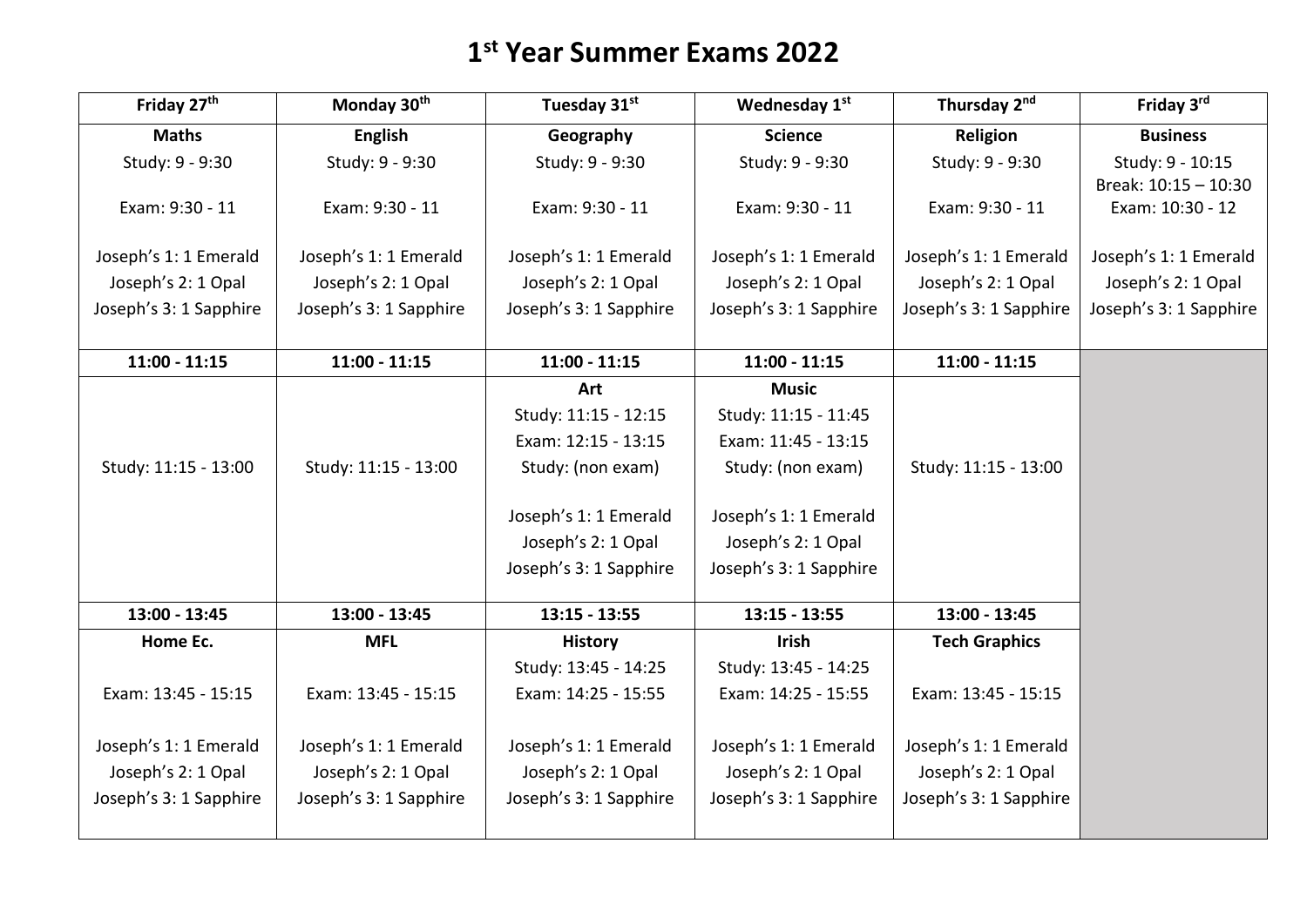## **2 nd Year Summer Exams 2022**

| Monday 30th            | Tuesday 31st           | Wednesday 1st                              | Thursday 2nd           | Friday 3rd |
|------------------------|------------------------|--------------------------------------------|------------------------|------------|
|                        | <b>Irish</b>           | <b>Science</b>                             | <b>Maths</b>           |            |
|                        | Study: 9 - 9:30        | Study: 9 - 9:30                            | Study: 9 - 9:30        |            |
| <b>Class</b>           | Exam: $9:30 - 11:00$   | Exam: 9:30 - 11                            | Exam: $9:30 - 11:00$   |            |
|                        | Joseph's 4: 2 Sapphire | Joseph's 4: 2 Sapphire                     | Joseph's 4: 2 Sapphire |            |
|                        | Joseph's 5: 2 Emerald  | Joseph's 5: 2 Emerald                      | Joseph's 5: 2 Emerald  |            |
|                        | Joseph's 6: 2 Opal     | Joseph's 6: 2 Opal                         | Joseph's 6: 2 Opal     |            |
|                        |                        |                                            |                        |            |
| $11:00 - 11:15$        | $11:00 - 11:15$        | $11:00 - 11:15$                            | $11:00 - 11:15$        |            |
| <b>Study</b>           |                        | Home Ec. - Cooking<br>Study: 11:15 - 13:00 |                        |            |
| 13:00 - 13:45          | $1:15 - 1:55$          | $1:15 - 1:55$                              | 13:00 - 13:45          |            |
| <b>History</b>         | Religion               | <b>English</b>                             | Home Ec.               |            |
|                        | Study: 1:55 - 2:25     | Study: 1:55 - 2:25                         |                        |            |
| Exam: 1:45 - 3:15      | Exam: 2:25 - 3:55      | Exam: 2:25 - 3:55                          | Exam: 1:45 - 3:15      |            |
| Joseph's 4: 2 Sapphire | Joseph's 4: 2 Sapphire | Joseph's 4: 2 Sapphire                     | Joseph's 4: 2 Sapphire |            |
| Joseph's 5: 2 Emerald  | Joseph's 5: 2 Emerald  | Joseph's 5: 2 Emerald                      | Joseph's 5: 2 Emerald  |            |
| Joseph's 6: 2 Opal     | Joseph's 6: 2 Opal     | Joseph's 6: 2 Opal                         | Joseph's 6: 2 Opal     |            |